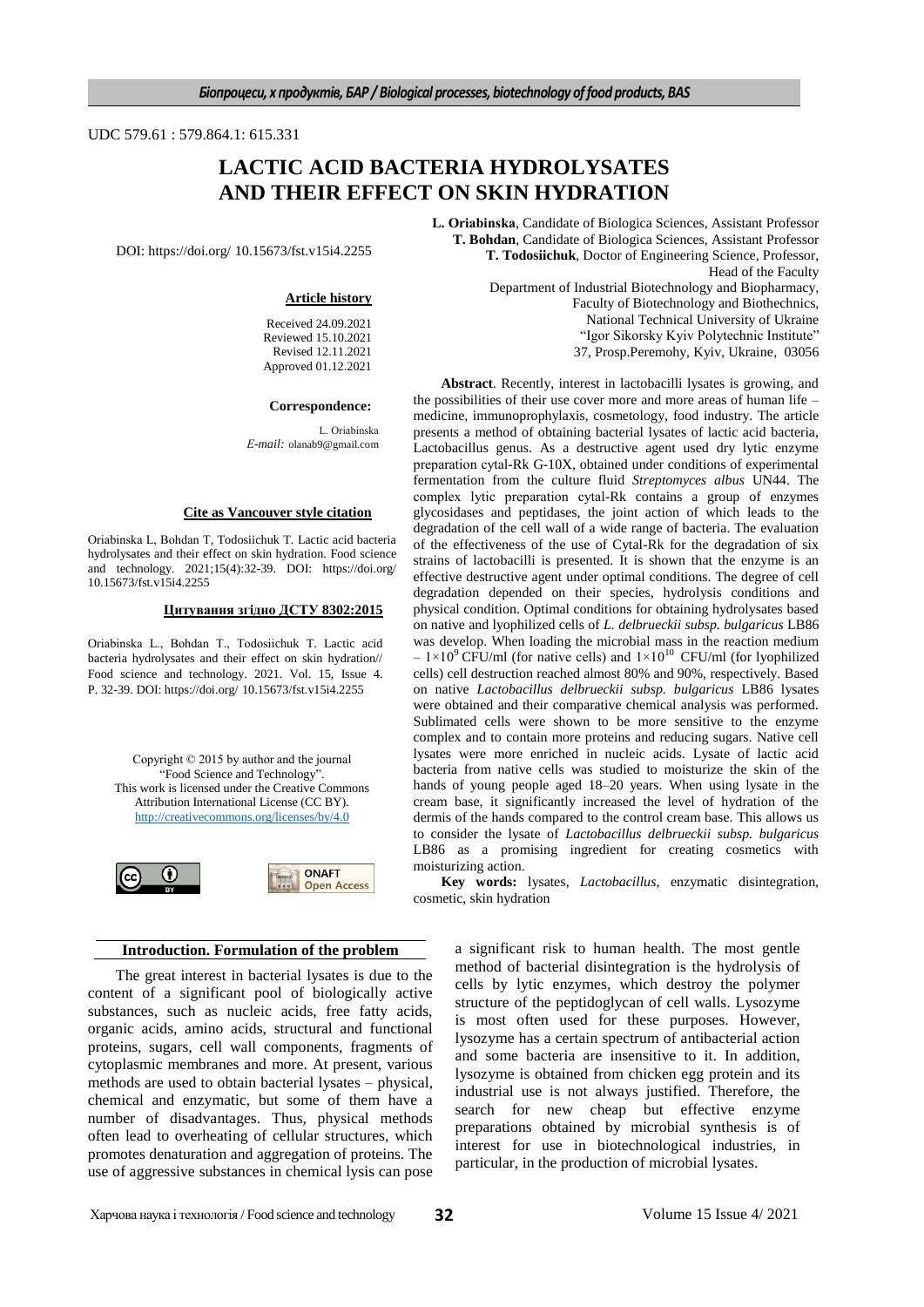## **Analysis of recent research and publications**

Lactobacilli are important representatives of the resident microflora of humans, which has a high biotherapeutic potential [1,2]. They have antagonism to a relatively wide range of conditionally pathogenic microorganisms [3], participate in lactose metabolism [4], affect cholesterol and mineral metabolism [5]. In pathological conditions, lactobacilli maintain the balance of steroid hormones [6], exhibit antioxidant [7,8], antimutagenic [9] and anticarcinogenic properties [10]. Probiotics also actively affect the skin microbiome [11].

It is known that lysates derived from bacterial cells contain a pool of cellular metabolic products and fragments of cellular structures. Their main advantage is immunostimulatory activity due to activation of cellular and humoral immunity without the risk of provoking inflammatory reactions [12]. In recent years, lysos of lactobacilli have been actively used in dermatocosmetology. This is due to the fact that they are able to increase the protective function of the skin and activate reparative processes in it [13,14]. Under the action of lysates, there is a marked decrease in the clinical sensitivity of the skin by reducing the reactivity and accessibility of neurons to the external stimulus [15]. There is strong evidence that lysates can be safe and effective immunobiotics for the treatment and prevention of eczema and other atopy [16].

Recently, the problem of dry skin or xeroderma has become widespread among the population [17]. This is especially true during a pandemic, when alcohol-based products are used for disinfection. They not only dry out the skin, but also lead to disruption of the skin microbiome, damage to the epidermal barrier, atopy, inflammation, etc. The use of bacterial lysates as ingredients in cosmetic products that reduce the sensitivity of reactive skin, protect the skin barrier and increase skin moisture may be especially relevant in modern conditions. However, the evidence base for the action of lysates in cosmetics is still insufficient [18] and requires additional research..

At the present time, оbtaining bacterial lysates is carried out by disintegration of their cell walls by various methods – physical, chemical or biological [19]. But there is no systematic approach in the scientific literature regarding the effectiveness of the methods of obtaining them. This is due to the fact that the degree of disintegration of cells of microorganisms depends, first of all, on the features of

the structure of their cell walls [ 20]. This fact does not allow to choose the universal method of obtaining bacterial lysates, but requires an individual approach to each type of microorganisms separately.

The most popular method of destruction of bacterial cells is hydrolysis by proteolytic enzymes that are able to break down glycosidic and peptide bonds in their cell wall. Lysozyme is most often used for these purposes. There are data on the use of other proteolytic enzymes [21–23]. Recently, the use of a combination of several enzymes or a combination of several methods has been practiced to obtain lysates [21,24]. Scientific studies have shown that probiotics and their lysates have a large range of biotherapeutic properties. However, the functional activity of lysates depends on the nature of the lysed bacteria and the method of their hydrolysis. This necessitates the search for new hydrolyzing enzymes and bioactive strains of bacteria for the development of multifunctional ferment lysates on their basis.

The **purpose** of the work – obtaining and characterization of fermentolysates of lactic acid bacteria Lactobacillus genus for the creation of cosmetics

The main **objectives** of the study:

 to determine the optimal conditions for hydrolysis of lactobacilli cells when used as a lysing agent of the enzyme preparation Cytal-Rk;

- obtain a lysate of lactobacilli and investigate its chemical composition;

- determine the effect of lysate on skin hydration.

### **Research materials and methods**

The subject of the study were strains of *Lactobacillus* lactic acid bacteria, the list of which is shown in Table 1.

Lyophilized *L. delbrueckii subsp bulgaricus* LB86 cells were used in the studies. To obtain fermentolysates dry lytic enzyme preparation Cytal-Rk G-10X (activity  $-7000$  U/g) was used, obtained from the culture fluid of *Streptomyces albus* UN44 under conditions of research fermentation on Department of Industrial Biotechnology Igor Sikorsky Kyiv Polytechnic Institute. The reference preparation is lysozyme from egg white  $(≥ 30,000$  FIP-U/mg), manufactured by Merck KGaA, Germany.

| The name of the strain                                                                                 | Origin                                                |  |  |  |  |
|--------------------------------------------------------------------------------------------------------|-------------------------------------------------------|--|--|--|--|
| L. rhamnosus LB3 (IMB B-7038)                                                                          | Non-commercial lactic acid products                   |  |  |  |  |
| L. murinus DSM 20452                                                                                   | German Collection DSMZ Biological and enzyme          |  |  |  |  |
| L. delbrueckii subsp. bulgaricus LB86 (BKIIM B-5788)<br>Biological and enzyme preparations plant ENZIM |                                                       |  |  |  |  |
| Non-commercial lactic acid products<br>$L.$ acidophilus $(C)$                                          |                                                       |  |  |  |  |
| Institute Rossell INC, Canada<br>$L.$ rhamnosus $(C)$                                                  |                                                       |  |  |  |  |
| L. delbrueckii subsp. bulgaricus LB51                                                                  | DK Zabolotniy Institute of Microbiology and Virology, |  |  |  |  |
|                                                                                                        | NAS of Ukraine                                        |  |  |  |  |

**Table 1** – **Test strains of** *Lactobacillus* **sp.**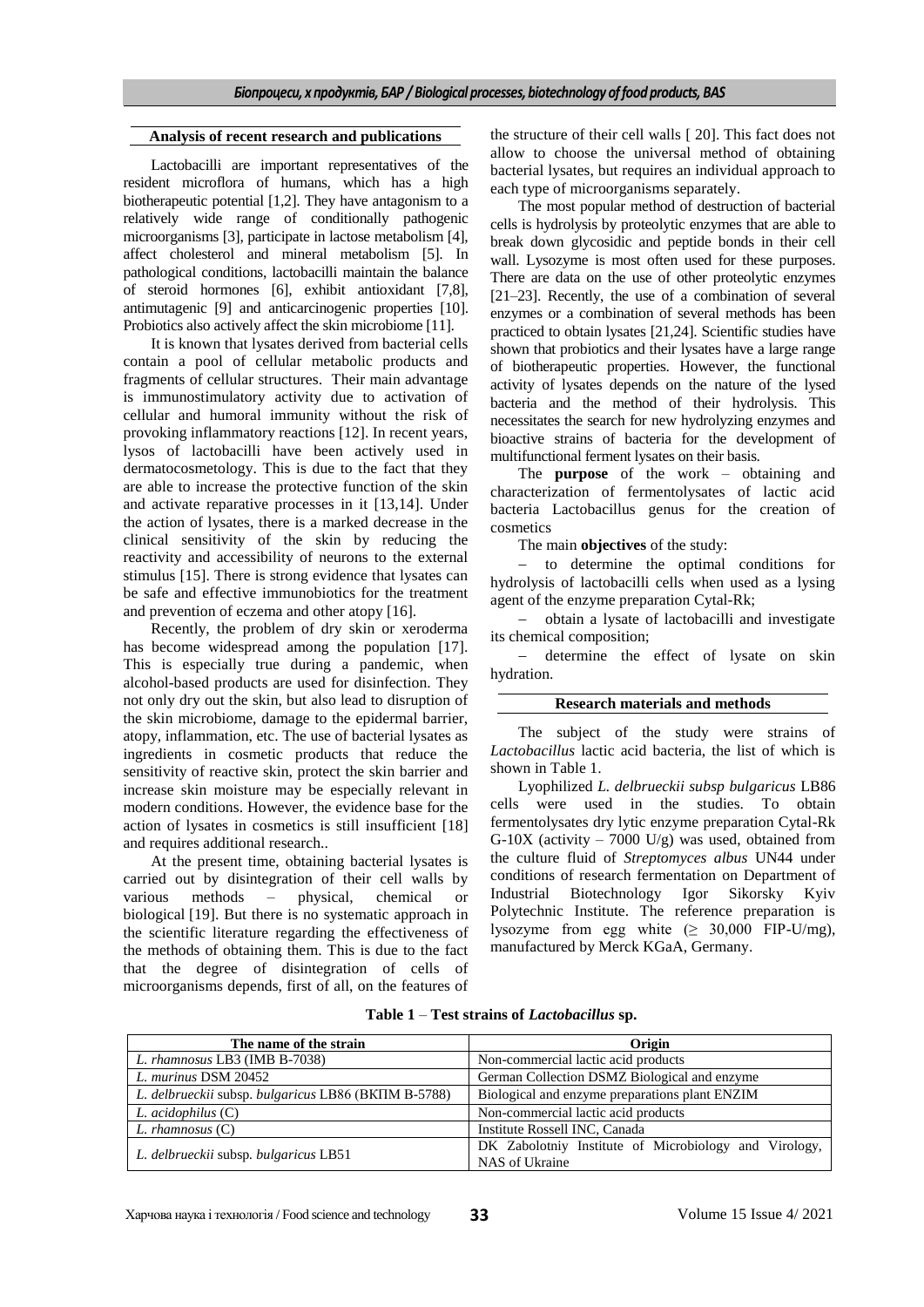The reaction mixture included a suspension of lactic acid bacteria cells  $(10^9 \text{ cells/ml})$  and Cytal-Rk with a concentration of 100 mg/ml. The concentration of the enzyme was chosen according to our own research. Lysozyme with a concentration of 100 μg / ml was used in control samples [25]. Cell lysis was performed under the temperature optimum Cytal-Rk –  $55^{\circ}$ C [23] and the temperature range of lysozyme [26].

The lytic sensitivity of LAB strains was determined by the turbidimetric method on PEC-3 (10 mm cuvette, 540 nm wavelength) according to the change of the optical density of the primary and final samples and was calculated in % according to the formula (1):

$$
OD,\% = \frac{OD_{init}^{540} - OD_{fin}^{540}}{OD_{init}^{540}} \cdot 100\% \tag{1},
$$

where *OD,%* – cell lysis, %;

 $OD<sub>init</sub><sup>540</sup>$  – the optical density of the cell suspension before incubation;

 $OD_{fin}^{540}$  – the optical density of the cell suspension after incubation.

Heat treatment of the lysate was performed by autoclaving in the mode: 0.8 atm, 30 min. The protein content in the lysates was investigated by colorimetric method at a wavelength of 750 nm [27]. The content and composition of nucleic acids were determined by spectrophotometric method. The change in the difference between the optical density of the hydrolysates was measured at 270 nm (maximum absorption of nucleic acids) and 290 nm (maximum absorption of impurities) [28]. Determination of the concentration of reducing sugars was determined by a standardized method: DSTU 5059: 2008 Confectionery. Methods for determining sugars. The activity of acid formation was determined by a standardized method: DSTU8550:2015 Milk and dairy products. Ph measurement by potentiometric method.

The lysate was used as part of a cosmetic cream base prepared from apricot kernel oil (Aroma-Zone) at a concentration of 20%, with the addition of emulsifier Olive 1000 (Aroma-Zone) at a concentration of 6.0%, preservative  $Cosgard$  (Aroma-Zone)  $0.6\%$ distilled water. The concentration of lysate (by protein) in the cream was 38.64 mg/ml. Cream base without lysate (K1) was used as a comparison cream. The cream base was applied to the skin of the left wrist and the cream with lysate on the skin of the right wrist twice a day – morning and evening. The study involved 9 volunteers aged 18–20 years (6 girls and 3 boys) with irritated, dry skin (less than 30 CM units). Measurement of skin moisture was performed before applying the cream (control value  $(K_0)$  after 2 hours, 48 hours and after 7 days. The level of hydration of the

skin surface was determined by measuring the electrical capacity of the stratum corneum using a corneometer (Courage and Khazaka CM202PC, Germany). The results were expressed in conventional units (CM units) [29].To compare the hydration estimates of the cream base and the lysate cream, the mean difference points for the treated and untreated areas of the skin at each time point were calculated.

Statistical data processing*.* All digital data obtained was processed using Excel from Microsoft Office-2010. The numerical data are presented as arithmetic mean and standard error  $(M \pm m)$ .

#### **Results of the research and their discussion**

The complex lytic preparation Сytal-Rk contains a group of enzymes glycosidases and peptidases, the joint action of which leads to degradation of the cell wall of bacteria [30]. To evaluate the efficacy of Сytal-Pk, screening of its activity against 6 strains of lactic acid bacteria (LAB), which were in the stationary phase of growth, was conducted. Lysozyme was used as a control (Fig. 1).

According to Figure 1, Enzymes also had a different spectrum of action. Cytal-Rk was effective against 5 cultures: *L. rhamnosus* LB3, *L. murinus*, *L. acidophilus* (C), *L. delbrueckii* subsp*. lactis* LE, *L. delbrueckii* subsp. *bulgaricus* LB86. Lysozyme had advantages only in relation to the strain: *L. rhamnosu*s (C)The sensitivity of LAB to the effect of Cytal-Pk varied within 30.0–39.7%. Sensitivity to lysozyme ranged from 3.2–48.6%. Weak sensitivity of lactobacilli to lysozyme has been reported in a number of studies. It has been suggested that low sensitivity to the enzyme of some strains of lactobacilli may be due to the presence on the surface of their cell walls S-layer that protects cells from damage [31,32].

Selective action of enzymes probably depended not only on the peculiarities of the structure of the enzymes, but also on the chemical nature of the cell walls of lactobacilli The efficiency of hydrolysis is largely determined by the conditions in which it is carried out. Table 2 shows the effect of pH and duration of hydrolysis on the activity of Cytal-Pk against *L. delbrueckii subsp. bulgaricus* LB86, which was selected to create a lysate based on its probiotic properties [33].

The activity of the enzyme preparation was manifested only at acidic and slightly acidic pH values of 5.8–6.5. At pH values above 7.0, cell lysis did not occur. Taking into account the optimal pH value, the sensitivity of the cells to the action of the enzyme was studied, depending on the age of the culture and the time of hydrolysis. The results are presented in Table 3.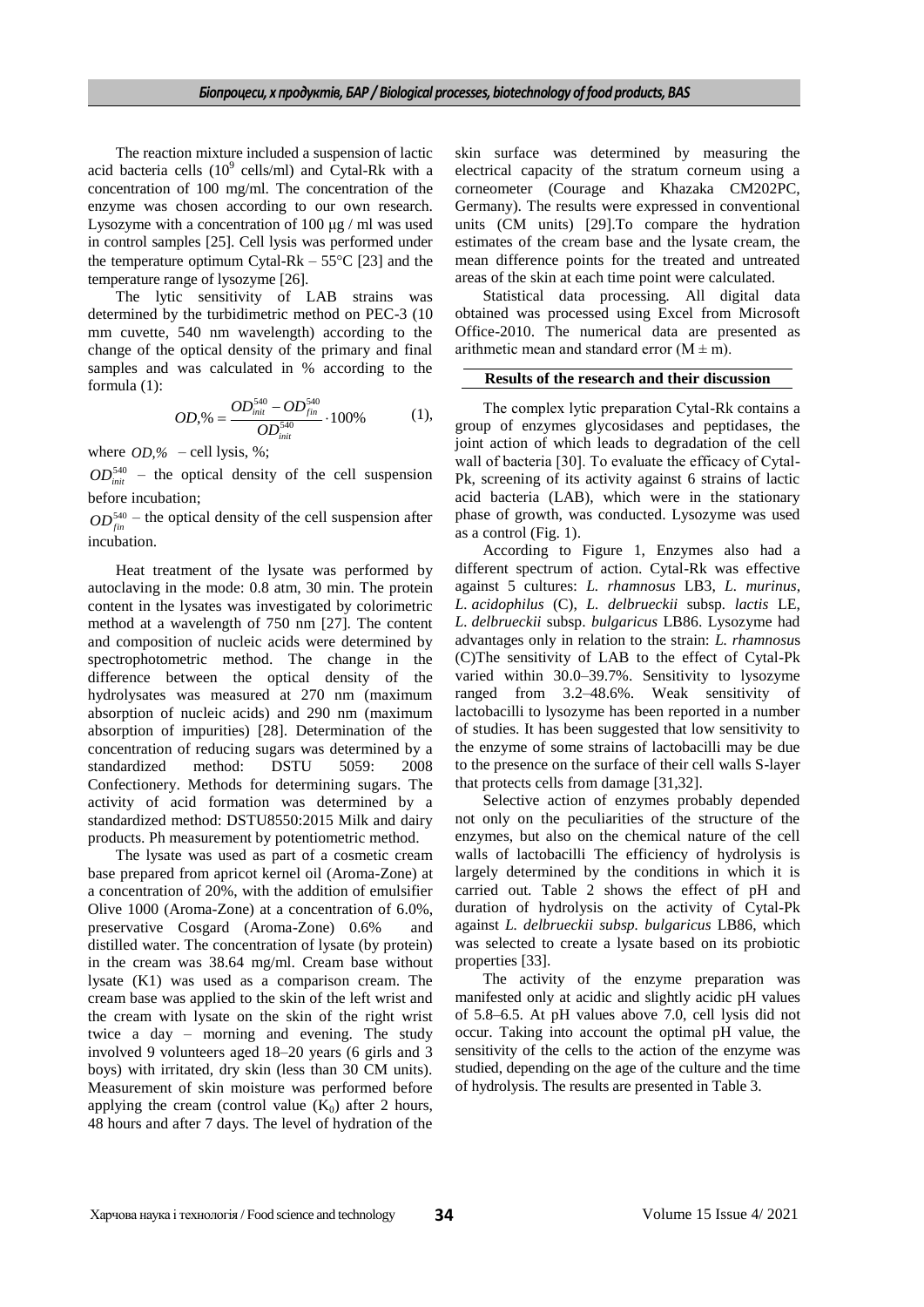

**Fig. 1. The lytic activity of cytal-Rk and lysozyme against** *Lactobacillus* **bacteria (Age of culture – 24 hours, hydrolysis time – 60 minutes, t** – **55°C)** *1 – L. rhamnosus LB3 , 2 – L. murinus, 3 – L. delbrueckii subsp. bulgaricus LB86, , 4 – L. acidophilus (C), 5– L.* 

*delbrueckii subsp. lactis LE, 6 – L. rhamnosus (C*)

| Table 2 – Effect of pH on duration of hydrolysis on the activity of enzymatic lysis of L. delbrueckii subsp. |
|--------------------------------------------------------------------------------------------------------------|
| bulgaricus LB86 (n = 3, p $\leq$ 0.95)                                                                       |

|                  | Cell lysis activity, % |                   |                   |  |
|------------------|------------------------|-------------------|-------------------|--|
| рH               | $60 \text{ min}$       | $120 \text{ min}$ | $180 \text{ min}$ |  |
| 6.0              | $29.1 \pm 0.54$        | $35.3 \pm 0.54$   | $39.4 \pm 0.54$   |  |
| 7.0              |                        |                   |                   |  |
| 8.0              |                        |                   |                   |  |
| $DH2O$ (pH 6.5)  | $30.6 \pm 0.43$        | $34.5 \pm 0.43$   | $40.1 \pm 0.43$   |  |
| $DH2O$ (pH 5.8.) | $31.8 \pm 0.49$        |                   | $32.8 \pm 0.49$   |  |

| Table 3 – Sensitivity of L. delbrueckii subsp. bulgaricus LB86 to Cytal-Rk from the age of the culture and the time of |
|------------------------------------------------------------------------------------------------------------------------|
| hydrolysis (n = 3, p $\leq$ 0.95)                                                                                      |

| Time of                         | Cell lysis activity, $(\% )$ at the time, t (min) |                   |                   |  |
|---------------------------------|---------------------------------------------------|-------------------|-------------------|--|
| cultivation of culture, h       | $60 \text{ min}$                                  | $120 \text{ min}$ | $180 \text{ min}$ |  |
| Control<br>(primary conditions) | $31.8 \pm 0.28$                                   | $32.1 \pm 0.36$   | $32.8 \pm 0.40$   |  |
| 12                              | $52.9 \pm 0.31$                                   | $62.5 \pm 0.34$   | $63.4 \pm 0.40$   |  |
| 14                              | $58.5 \pm 0.34$                                   | $67.0 \pm 0.37$   | $75.2 \pm 0.38$   |  |
| 16                              | 58.8±0.47                                         | $66.2 \pm 0.48$   | $79.0 \pm 0.48$   |  |
| 24                              | $33.1 \pm 0.46$                                   | $50.6 \pm 0.44$   | $57.9 \pm 0.45$   |  |

The maximum sensitivity to the enzyme preparation of the cells was shown at 14–16 hours of growth and the hydrolysis time of 180 min. Thus, to obtain fermentolysates in the future, the optimal conditions were observed: the age of culture  $14-16$  h,  $pH - 6.5$ , temperature –  $55^{\circ}$ C, hydrolysis time – 180 min.

Figure 2 shows the lysis of the studied culture in dynamics under primary conditions (culture age  $-24$  h,  $pH - 5.8$ , hydrolysis time  $-60$  min) and optimized.

Conducting lysis in the developed conditions allowed to increase the hydrolysis of cells compared with the initial in 2.2 times at 60 min of lysis, 2.1 times at 120 min and 2.4 times at 180 min. Thus, it has been shown that the enzyme preparation Cytal-Rk, under optimal conditions, is an effective disintegrant that allows to obtain hydrolysates with more than 70% efficiency.

To obtain concentrated lysates, the hydrolysis of the dried biomass of the strain *L. delbrueckii* subsp.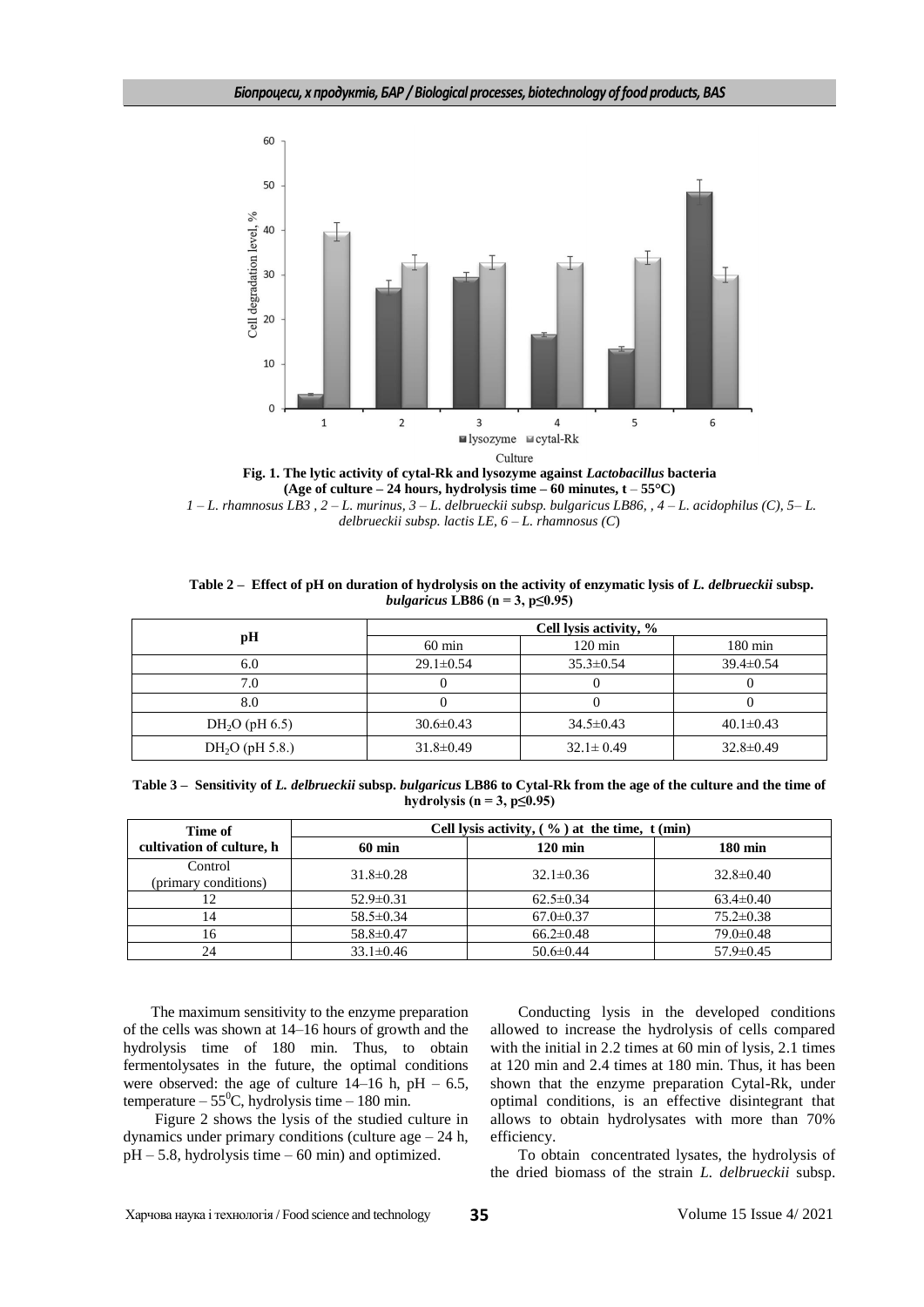*bulgaricus* LB86 was conducted. The sensitivity of dry biomass cells was shown to be quite high and was 86,9±1,4% at 180 min of lysis (Table 4).

The chemical composition of the native culture lysate and the lysate obtained on the basis of dry biomass were evaluated before and after its heat treatment. Heat treatment of lysate was carried out in order to increase the shelf life. Data on protein content, nucleic acids, reducing sugars and acidity of the obtained lysates is presented in Table 4.

It was determined that lysates have pH values in the range of 5.37±0.10–6.32±0.11. This created favorable conditions for their use in the composition of cosmetics, because the value of the acidity of skin care products, depending on the purpose of their use will have a pH range of 4–9 [34]. The presence of proteins, reducing acids, and nucleic acids was determined in living culture lysates. Dry biomass lysates contained a much higher proportion of proteins and reducing acids. The increase in

these substances in dry culture hydrolysates is associated with the majority of hydrolyzed cells. But the content of nucleic acids in them sharply decreased up to their full absence in sterilized lysates.

Since nucleic acids have great potential for use in cosmetic and cosmeceutical preparations [35], lysates obtained from native culture *L. delbrueckii subsp. bulgaricus LB86*. were used for further studies. Lysate as a part of the cosmetic preparation was tested to moisturize the skin of the hands. The results are presented in Fig. 3.

The results show us that twice-daily application of the cream with lysate has led to a significant increase in skin moisture over time. As follows, 2 hours after application of the cream base with lysate (K) on a skin the increase in moisture content was 1.7 times higher than when applying the cream-base (K1).



**Fig. 2. Enzymatic lysis of** *L. delbrueckii* **subsp.** *bulgaricus* **LB86 cells by the Сytal-Rk preparation under different conditions** (Load of microbial mass in the reaction mixture  $-1 \times 10^9$  CFU/ml )

**Table 4** – **General chemical characteristics of hydrolysates**

| <b>Lysates</b>                                           | <b>Cells</b><br>hydrolysis,<br>$\frac{1}{2}$ | pН                 | <b>Total</b><br>acidity,<br>$\circ$ T | Protein,<br>mg/ml | Reducing<br>sugars,<br>$\mu$ g/ml | <b>DNA</b><br>$\mu$ g/ml | RNA.<br>$\mu$ g/ml    |
|----------------------------------------------------------|----------------------------------------------|--------------------|---------------------------------------|-------------------|-----------------------------------|--------------------------|-----------------------|
| Lysate from native                                       |                                              |                    |                                       |                   |                                   |                          |                       |
| biomass,                                                 | $79.60 \pm$                                  | $6.32 \pm$         | $30.0 \pm$                            | $38.64\pm$        | $134.0 \pm$                       | $58.2\pm$                | 60.5                  |
| $10^9$ cells/ml                                          | 0.37                                         | 0.11               | 2.0                                   | 3.6               | 6,0                               | 1.49                     | $\pm 1.55$            |
| Lysate from dry biomass,<br>$1.5 \cdot 10^{10}$ cells/ml | 86.9±<br>1.4                                 | 6.19 $\pm$<br>0.08 | $32.0 \pm$<br>3.0                     | $148.2\pm$<br>9.0 | $656.0\pm$<br>8.5                 | $0.4784\pm$<br>0.33      | 0.4974<br>$\pm 0.315$ |
| Sterilized lysate from dry                               |                                              |                    |                                       |                   |                                   |                          |                       |
| biomass,<br>$1.5 \cdot 10^{10}$ cells/ml                 | 86.9±<br>1.4                                 | $5.73\pm$<br>0.10  | $31.0\pm$<br>2.1                      | $168.0\pm$<br>6.0 | $616.0\pm$<br>7.8                 | $\Omega$                 | $\theta$              |

.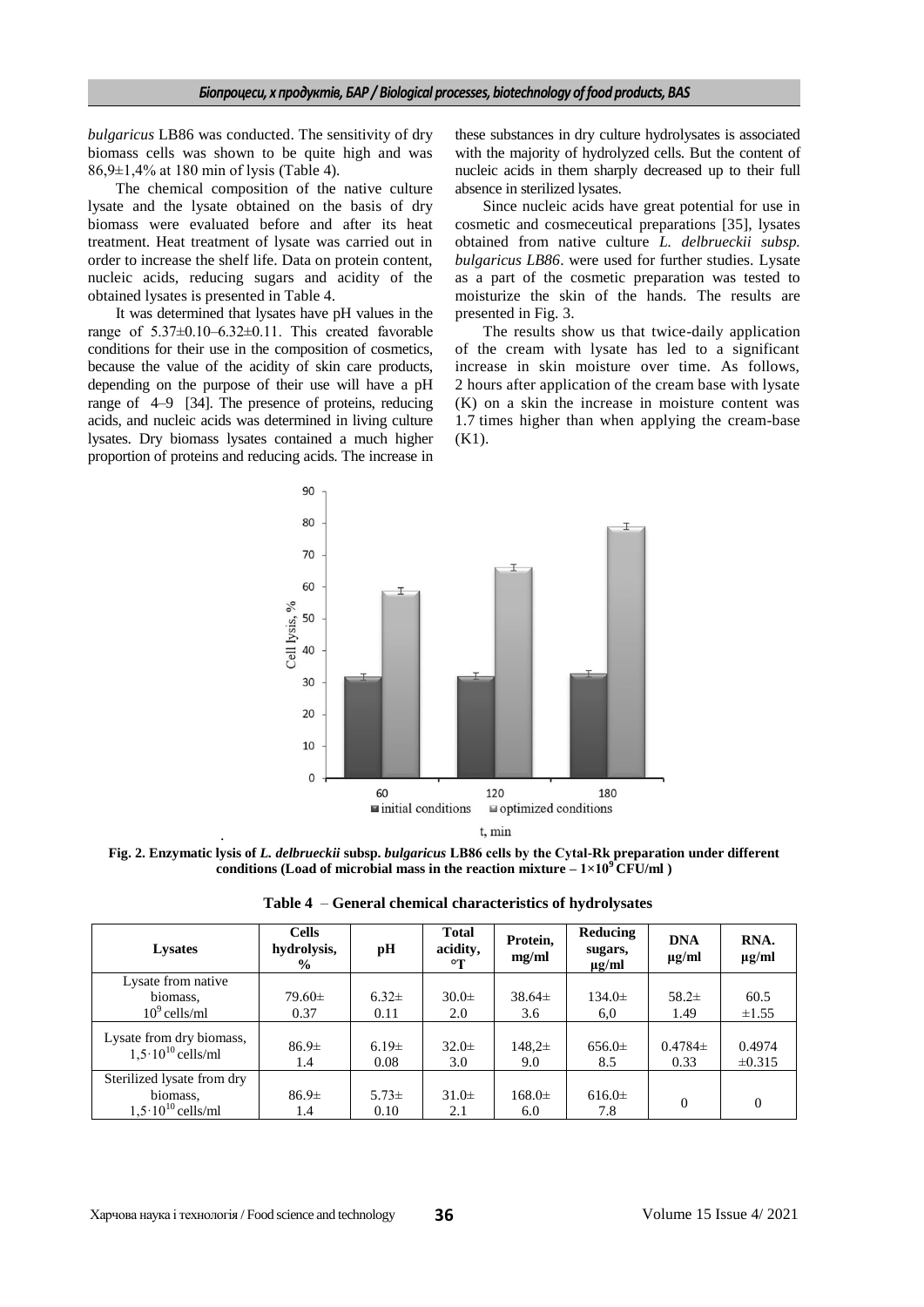

**Fig. 3. The subtracting average of hands skin hydration estimates in the dynamics**

After 48 hours the difference in moisture content of the skin in the area of application of the cream base with lysate (K) was 2.1 times higher, and after 7  $days - 2.5$  times higher than in the area of application of the cream base (K1). The cream base also helped to increase skin moisture by 2.6–3.7 CM units from the initial value  $(K_0)$ , depending on the duration of its use. This is obviously due to the presence of apricot kernel oil, which plays an important role in retaining moisture and restoring the protective layer of the skin due to the high content of linoleic acid. We do not exclude that lysates, which contain a pool of fragments of cellular structuresmay improve the regulation of skin water metabolism by stimulating the synthesis or activity of cellular aquaporins [36] or to affect the content of components of the natural moisturizing factor of the skin [15]. The effect of lysates on skin moisture may be associated with the restoration of skin barrier function by increasing the expression of skin barrier proteins – loricrin and filaggrin [37]. However, the mechanisms of action of lactobacilli lysates and its effect on the skin condition need further study.

Thus, the lysate of lactobacilli *L. delbrueckii subsp. bulgaricus* LB86 in combination with apricot oil can be a promising biologically active substance for the creation of cosmetics with a moisturizing effect. The obtained results are the basis for further research

to study the mechanisms of biotherapeutic action of lysates on the skin in its various physiological states.

#### **Conclusion**

A method of producing hydrolysates based on native cells of *L. delbrueckii* subsp. *bulgaricus* LB86 was created. With the load of the microbial mass in the reaction suspension  $1.10^9$  cells/ml, the concentration of the enzyme  $-100$  mg/ml, the age of culture 14–16 h, the temperature  $55^{\circ}$ C, pH – 6.5 and the duration of the hydrolysis of 180 min, cell destruction reached more than 70%.

A comparative chemical analysis of lysates obtained from cells that were in different physiological states was performed. Sublimated cells have been shown to be more sensitive to the enzyme complex and contain significantly more protein and reducing sugars. But lysates from native cells were more enriched in nucleic acids.

It has been shown that lysates from native cultures are an effective moisturizing ingredient for hand skin cosmetics. The area of cream application which contained lysate after 7 days showed the difference in skin moisture. It is proved that the moisture level was 2.5 times higher than the control value. The data obtained allows us to broaden our understanding of the functional activity of lactobacillus lysates and to determine the prospects of their use for cosmetic products with targeted action.

#### **References**

<sup>1.</sup> Markowiak P, Śliżewska K. Effects of Probiotics, Prebiotics, and Synbiotics on Human Health. Nutrients. 2017; 9(9):1021. DOI: https://doi:org[/10.3390/nu9091021](https://dx.doi.org/10.3390%2Fnu9091021)

<sup>2.</sup> Oyetayo VO and Oyetayo FL. Potential of probiotics as biotherapeutic agentstargeting the innate immune system. African Journal of Biotechnology 2005; 4(2):123–127.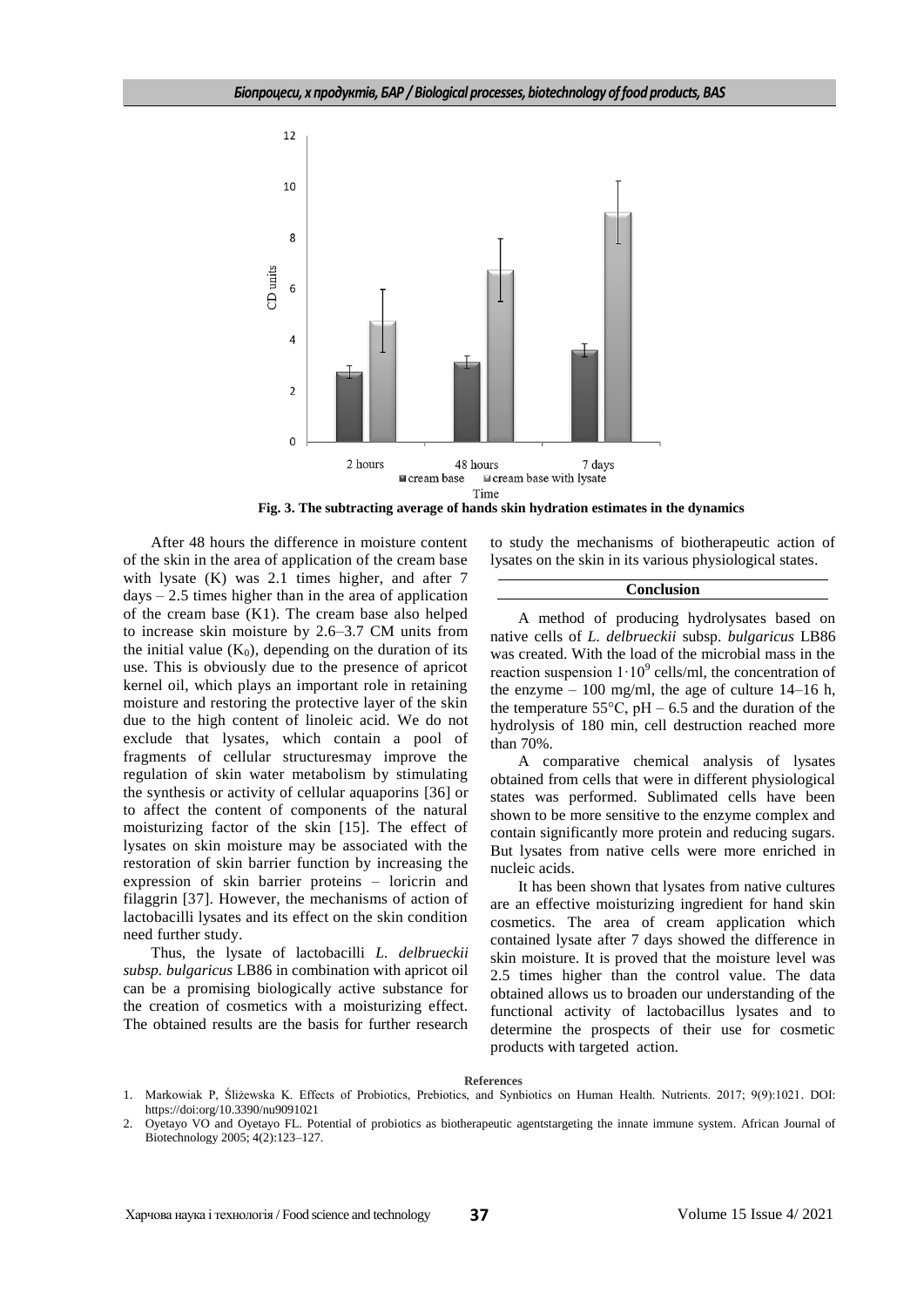### *Біопроцеси, х продуктів, БАР / Biological processes, biotechnology of food products, BAS*

- 3. Chidre Prabhurajeshwar, Revanasiddappa Kelmani Chandrakanth. Probiotic potential of *Lactobacilli* with antagonistic activity against pathogenic strains: An in vitro validation for the production of inhibitory substances. Biomedical Journal. 2017; 40(5): 270–283. DOI: https://doi:or[g/10.1016/j.bj.2017.06.008](https://dx.doi.org/10.1016%2Fj.bj.2017.06.008)
- 4. Oak SJ, Jha R. The effects of probiotics in lactose intolerance: A systematic review. Critical Reviews in Food Science and Nutrition. 2019; 59(11):1675-1683DOI: <https://doi.org/10.1080/10408398.2018.1425977>
- 5. Song M, Park S, Lee H, Min B, Jung S, Park S, et al. Effect of *Lactobacillus acidophilus* NS1 on plasma cholesterol levels in diet-induced obese mice. Journal of Dairy Science. 2015; 98(3):1492–1501. DOI: https://doi:org/ [10.3168/jds.2014-8586](https://doi.org/10.3168/jds.2014-8586)
- 6. Typlynska KV, Oriabinska LB, Karpenko OYa, Duhan OM, Horchakov VYu. Vplyv laktobakterii na steroidnyi profil zhinok z pryhnichenym syntezom androheniv. Visnyk Natsionalnoho universytetu «Lvivska politekhnika». 2014; 787:281–288.
- 7. Oriabinska L, Dziuba O, Dugan O. *Lactobacillus* As producers of extracellular tannase. Biotechnologia Acta. 2018; 5(1):65–73. DOI: https//doi.org/10.15407/biotech11.05.065
- 8. Klayraung S, Okonogi S. Antibacterial and antioxidant activities of acid and bile resistant strains of *Lactobacillus fermentum* isolated from miang. Braz. J. Microb*.* 2009; 40(4): 757–766. DOI: https://doi:org/ [10.1590/S1517-83822009000400005](https://dx.doi.org/10.1590%2FS1517-83822009000400005)
- 9. Duhan OM, Shynkarenko LM, Oriabinska LB, Starovoitova SO. Antymutahennaia diia preparatu Blasten. Naukovyi visnyk Natsionalnoho hirnychoho universytetu. 2008; 4:77–81.
- 10. Saxami G, Karapetsas A, Lamprianidou E, Kotsianidis I, Chlichlia A, Tassou C et al. Two potential probiotic *lactobacillus strains* isolated from olive microbiota exhibit adhesion and anti-proliferative effects in cancer cell lines. Journal of Functional Foods. 2016; 24: 461-471. DOI: <https://doi.org/10.1016/j.jff.2016.04.036>
- 11. Tkachenko N, Chagarovskyi O, Dets N, Sevastyanova E, Lanzhenko L. "Living" and "Probiotic" cosmetics: modern view and defenitions. Food Science and Technology. 2017; 11(4):90–100. DOI: <https://doi.org/10.15673/fst.v11i4.735>
- 12. Markova T. P., Chuvirov D. G. Bakterial'nye immunomoduljatory. RMZh. 2001; 9(16–17):703–706.
- 13. Lew LC and Liong MT. Bioactives from probiotics for dermal health: Functions and benefits, J Appl Microbiol. 2013; 114(5):241–53. DOI: https://doi:org/ [10.1111/jam.12137](https://doi.org/10.1111/jam.12137)
- 14. [Reshma Sultana,](https://journals.asm.org/doi/10.1128/AEM.00982-13#con1) [Andrew J McBain,](https://journals.asm.org/doi/10.1128/AEM.00982-13#con2) [Catherine A O'Neill.](https://journals.asm.org/doi/10.1128/AEM.00982-13#con3) Strain-dependent augmentation of tight-junction barrier function in human primary epidermal keratinocytes by Lactobacillus and Bifidobacterium lysates. Appl. Environ. Microbiol. 2013; 79:4887–4894. DOI: https://doi:org[/ 10.1128/AEM.00982-13](https://doi.org/10.1128/aem.00982-13)
- 15. Guéniche A, Bastie Ph, Ovigne J M, Kermici M, Courchay G, Chevalier V et al. Bifidobacterium longum lysate, a new ingredient for reactive skin. Experimental Dermatology. 2010; 19:e1–e8. DOI: https://doi:org[/ 10.1111/j.1600-0625.2009.00932.x](https://doi.org/10.1111/j.1600-0625.2009.00932.x)
- 16. Crespo C. Bacterial Derivatives of Lactococcus lactis and Ectoin for Atopic Dermatitis: Dermal Compatibility and Cosmetic Acceptability. Pharm Pharmacol Int J. 2017; 5(6):226–231. DOI: https://doi:org/ [10.15406/ppij.2017.05.00143](https://doi.org/10.15406/ppij.2017.05.00143)
- 17. Luebberding S, Krueger N, Kerscher M Age-related changes in skin barrier function Quantitative evaluation of 150 female subjects. International Journal of Cosmetic Science. 2013; 35:183–190 DOI:<https://doi:org/> [10.1111/ics.12024](https://doi.org/10.1111/ics.12024)
- 18. Puebla-Barragan, Scarlett; Reid, Gregor. Probiotics in Cosmetic and Personal Care Produts: Trends and Challenges. Molecules. 2021; 26(5):1249. DOI: https://doi.org/10.3390/molecules26051249
- 19. Shehadul Islam M, Aryasomayajula A, Selvaganapathy PR. A Review on Macroscale and Microscale Cell Lysis Methods. Micromachines. 2017; 8:83. DOI: https:// [doi.org/10.3390/mi8030083](https://doi.org/10.3390/mi8030083)
- 20. Chapot-Chartier MP, Kulakauskas S. Cell wall structure and function in lactic acid bacteria. Microb Cell Fact. 2014; 13(1):1–23.
- 21. Kapustian A, Cherno N. Kombinovanyi metod dezintehratsii mikrobialnoi biomasy. Naukovi pratsi Scientific Works. 2018; 81(2):4–11.
- 22. Salazar, Oriana; Asenjo de Leuze, Juan; Biotechnology letters, 2007; 29(7):985-994, https://repositorio.uchile.cl/handle/2250/125019 ISSN: 0141–5492.
- 23. Babenko Ju.S., Orjabinskaja L.B Ispolzovanie fermentnogo preparata Act. recifensis var. lyticus 2435 na vydelenie membrannyh preparatov iz kletok stafilokokka. Antibiotiki i himioterapija. 1988; 33(2):111-115.
- 24. Ananta E, Voigt D, Zenker M, Heinz V, Knorr D. Cellular injuries upon exposure of Escherichia coli and Lactobacillus rhamnosus to high-intensity ultrasound. J. of Appl. Microbiol. 2005; 99(2):271-278. DOI[: https://doi.org/10.1111/j.1365-2672.2005.02619.x](https://doi.org/10.1111/j.1365-2672.2005.02619.x)
- 25. Brown WC, Sandine WE, Elliker PR. Lysis of lactic acid bacteria by lysozyme and ethylenediaminetetraacetic acid. J Bacteriol.1962; 83(3):697-698. doi:10.1128/jb.83.3.697-698.1962
- 26. Venkataramani S, Truntzer J, Coleman DR. Thermal stability of high concentration lysozyme across varying pH: A Fourier Transform Infrared study. J Pharm Bioallied Sci. 2013; 5(2):148–153. doi:10.4103/0975-7406.111821
- 27. Lowry OH, Rosebrough NJ, Farr AL, Randall RJ. Protein measurement with the Folin reagent J. Biol. Chem. 1951; 193:265–275.
- 28. Belozerskij A.D. Metody issledovanija nukleinovyh kislot. M.: Mir, 1980. 432s; 1980.
- 29. [Constantin](https://www.ncbi.nlm.nih.gov/pubmed/?term=CONSTANTIN%20MM%5BAuthor%5D&cauthor=true&cauthor_uid=25553123) Maria-Magdalena, [Poenaru](https://www.ncbi.nlm.nih.gov/pubmed/?term=POENARU%20E%5BAuthor%5D&cauthor=true&cauthor_uid=25553123) Elena, [Poenaru](https://www.ncbi.nlm.nih.gov/pubmed/?term=POENARU%20C%5BAuthor%5D&cauthor=true&cauthor_uid=25553123) Calin, [Constantin](https://www.ncbi.nlm.nih.gov/pubmed/?term=CONSTANTIN%20T%5BAuthor%5D&cauthor=true&cauthor_uid=25553123) Traian. Skin Hydration Assessment through Modern Non-Invasive Bioengineering Technologies. [Maedica](https://www.ncbi.nlm.nih.gov/pmc/articles/PMC4268288/) (Bucur). 2014; 9(1):33–38.
- 30. Todosiichuk T.S., Shynkarenko L.M., Khokker N. Doslidzhennia skladu komponentiv ta spetsyfichnosti kompleksu litychnoho fermentu Streptomyces recifensis var. lyticus IMB Ac-5001.Naukovi visti NTUU «KPI». 2004;36(4):138–143.
- 31. Flaviana Bombarda de Andrade, Jair Caetano de Oliveira Marjorie Takei Yoshie Bruno Martini Guimarães Rafael Braga Gonçalves Waleska Dias Schwarcz About the authors Antimicrobial Activity and Synergism of Lactoferrin and Lysozyme Against. Cariogenic Microorganisms. Brazilian Dental Journal. 2014; 25(2):165–169• Doi[: https://doi.org/10.1590/0103-64402013022570](https://doi.org/10.1590/0103-64402013022570)
- 32. Dias R, Vilas-Boas E, Campos FM, Hogg T, Couto JA. Activity of lysozyme on Lactobacillus hilgardii strains isolated from Port wine. Food Microbiol. 2015; 49:6-11. DOI: https:// doi:10.1016/j.fm.2015.01.007
- 33. Starovoitova S.A., Oriabinska L.B., Horchakov V.Iu., Duhan O.M. Antymutahenna aktyvnist molochnokyslykh bakterii. Naukovyi visnyk Natsionalnoho ahrarnoho universytetu. 2008; 125:S.227–233
- 34. Klymyshyna S.O, Tsysnetska AV, Rachkevych LV. Farmatsevtychna kosmetolohiia. Ternopil:.Volia, 2009.
- 35. [Zakrewsky](https://www.ncbi.nlm.nih.gov/pubmed/?term=Zakrewsky%20M%5BAuthor%5D&cauthor=true&cauthor_uid=26385169) Michael, [Kumar](https://www.ncbi.nlm.nih.gov/pubmed/?term=Kumar%20S%5BAuthor%5D&cauthor=true&cauthor_uid=26385169) Sunny, [Mitragotri](https://www.ncbi.nlm.nih.gov/pubmed/?term=Mitragotri%20S%5BAuthor%5D&cauthor=true&cauthor_uid=26385169) Samir..Nucleic acid delivery into skin for the treatment of skin disease: proofs-of-concept, potential impact, and remaining challenges. [J Control Release. 2015 Dec 10; 219:445–456.](file:///C:/Users/Татьяна/Desktop/стаття/J%20Control%20Release.%202015%20Dec%2010;%20219:445–456) DOI: https://doi:org[/ 10.1016/j.jconrel.2015.09.017](https://doi.org/10.1016/j.jconrel.2015.09.017)
- 36. Akvaporiny kozhnyh pokrovov i ih rol' v transporte vody / Gozhenko A.I i dr. // Dermatovenerologija. Kosmetologija. Seksopatologija. 2008; 3-4(1):111–122.
- 37. [Jung](https://www.ncbi.nlm.nih.gov/pubmed/?term=Jung%20YO%5BAuthor%5D&cauthor=true&cauthor_uid=31480681) Ye-On, [Jeong](https://www.ncbi.nlm.nih.gov/pubmed/?term=Jeong%20H%5BAuthor%5D&cauthor=true&cauthor_uid=31480681) Haengdueng, [Cho](https://www.ncbi.nlm.nih.gov/pubmed/?term=Cho%20Y%5BAuthor%5D&cauthor=true&cauthor_uid=31480681) Yejin, [Lee](https://www.ncbi.nlm.nih.gov/pubmed/?term=Lee%20EO%5BAuthor%5D&cauthor=true&cauthor_uid=31480681) Eun-Ok, [Jang](https://www.ncbi.nlm.nih.gov/pubmed/?term=Jang%20HW%5BAuthor%5D&cauthor=true&cauthor_uid=31480681) Hye-Won, [Kim](https://www.ncbi.nlm.nih.gov/pubmed/?term=Kim%20J%5BAuthor%5D&cauthor=true&cauthor_uid=31480681) Jinwook et al. Lysates of a Probiotic, Lactobacillus rhamnosus, Can Improve Skin Barrier Function in a Reconstructed Human Epidermis Model. [Int J Mol Sci.](https://www.ncbi.nlm.nih.gov/pmc/articles/PMC6747158/) 2019 Sep; 20(17): 4289 DOI: https://doi:org[/ 10.3390/ijms20174289](https://doi.org/10.3390/ijms20174289)